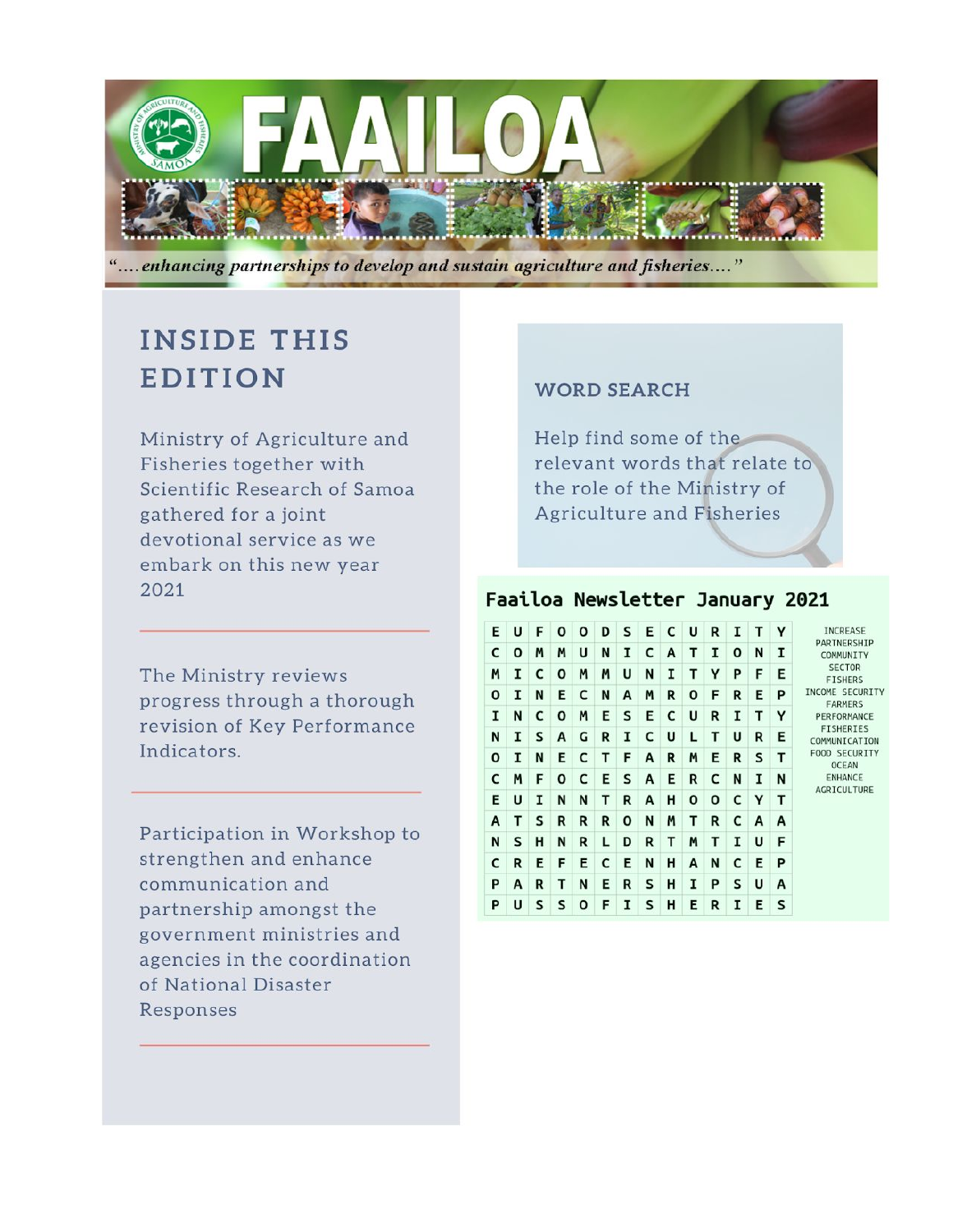#### **MAF and SROS Kick start 2021 with a Devotional Service - Nafanua**

The Ministry together with Scientific Research of Samoa kick start 2021 with a devotional service. This was held at the SROS headquarters at Nafanua.

This devotion was led by Reverend Reupena Asiata, A Methodist Church Leader of Asau. Rev. Reupena proclaimed the gospel and delivered a powerful message to encourage the staff to do better, to be honest and always put God 1<sup>st</sup>.

This is an annual event organised by MAF and SROS for all the staff to seek spiritual guidance and assistance from the Almighty as they prepare for what lies in the year ahead.

MC - Dr. Seuseu Tauati Staff from MAF - Choir The event concluded with light refreshments provided by SROS.

## **A Mark of a New for the Ministry of Agriculture and Fisheries**



#### **Savai'i**

The Executive Management Team (EMT) marked a new beginning by inviting principals and senior officers to join a meeting and workshop that was held on the  $14<sup>th</sup>$  and  $15<sup>th</sup>$ January, 2021 in Asau, Savaii.

The meeting was to discuss and reflect on the current reality of the services provided by the Ministry and consulted on a way forward to improve and achieve the targeted goals of each Divisions and of course the Ministry as a whole through a thorough revision of its Key

Performance Indicators. This is the 1<sup>st</sup> of its kind and the CEO emphasizes this to be done annually.

The EMT meeting was facilitated by the MAF Chief Executive Officer, Tilafono David Hunter at the Vaisala Hotel in Savaii.

The Ministry of Agriculture and Fisheries is made up of seven Divisions that provide regulatory and technical advice, training, and support for subsistence and commercial farmers, agri-processors, and exporters.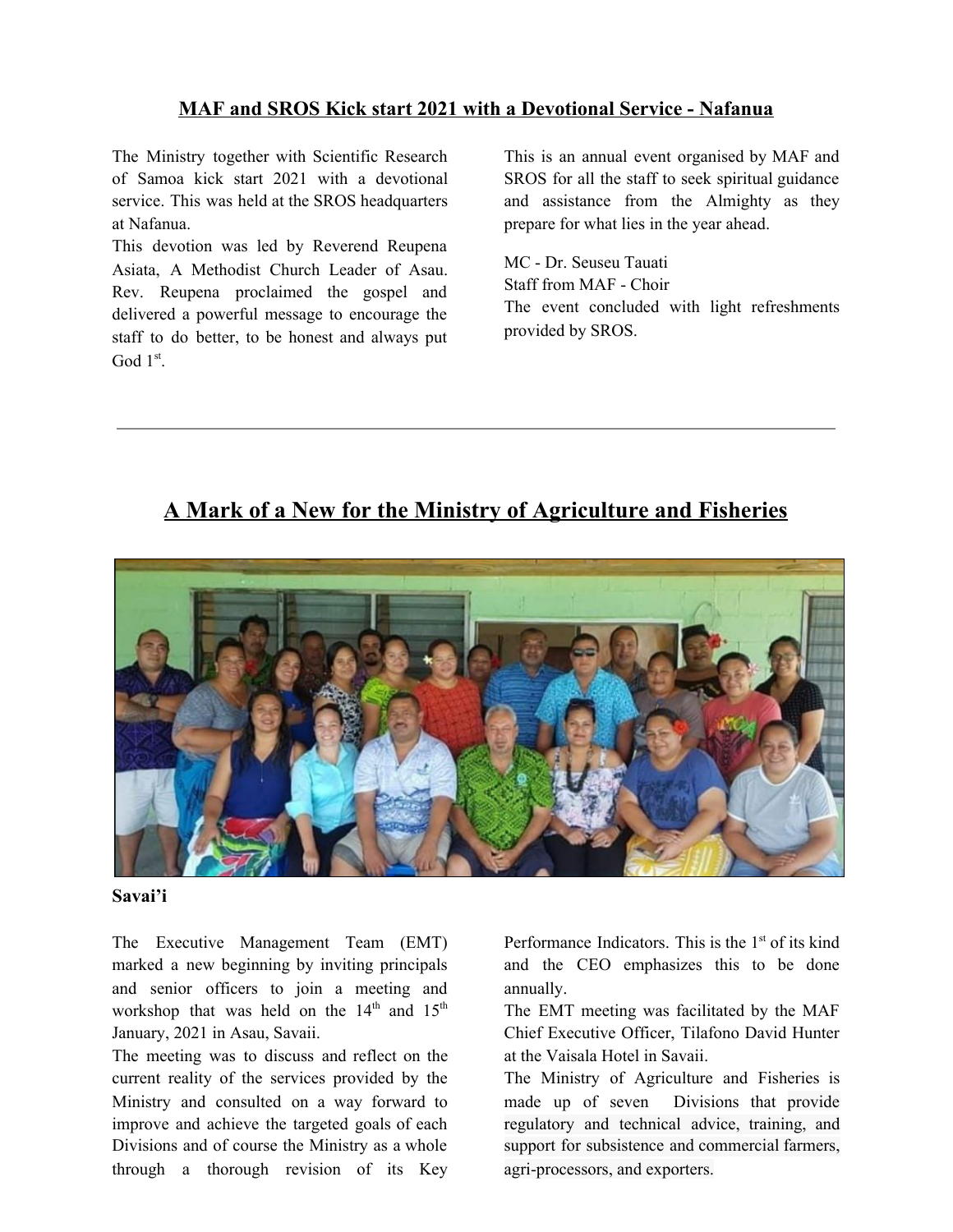The more we are challenged, the more we are driven to utilise the capacities and resources we have to combat these challenges. With the current global impacts of Climate Change and COVID19, the Ministry has reflected and consulted on more activities to not only enhance the roles and responsibilities for more effective services offered but most importantly to achieve our overarching goal to increase food, nutrition and income security for Samoa.

# **Participation in Government Communication Workshop on National Disasters and COVID19 Preparedness.**



**Tanoa Tusitala Hotel 30 January, 2021**

More than 40 participants from different government ministries, corporations and organisations attended a three day workshop on **'Government Communication for National Disasters and COVID19 Preparedness**' from January 27-29 and MAF was one of them.

The workshop was hosted by the Pacific Media Assistance Scheme (PACMAS) in partnership with the Government of Samoa through the Ministry of Prime Minister and the Cabinet (MPMC) and the National Emergency Operation

Centre (NEOC), the workshop accommodated more than forty government officials.

The purpose was to strengthen communications and partnership between Government Agencies in the coordination of national emergency responses in times of disasters, as well as encouraging and improving its engagement with the media and the public.

During the opening ceremony, the Australian High Commission to Samoa – H.E. Sara Moriarty put emphasis on the importance of